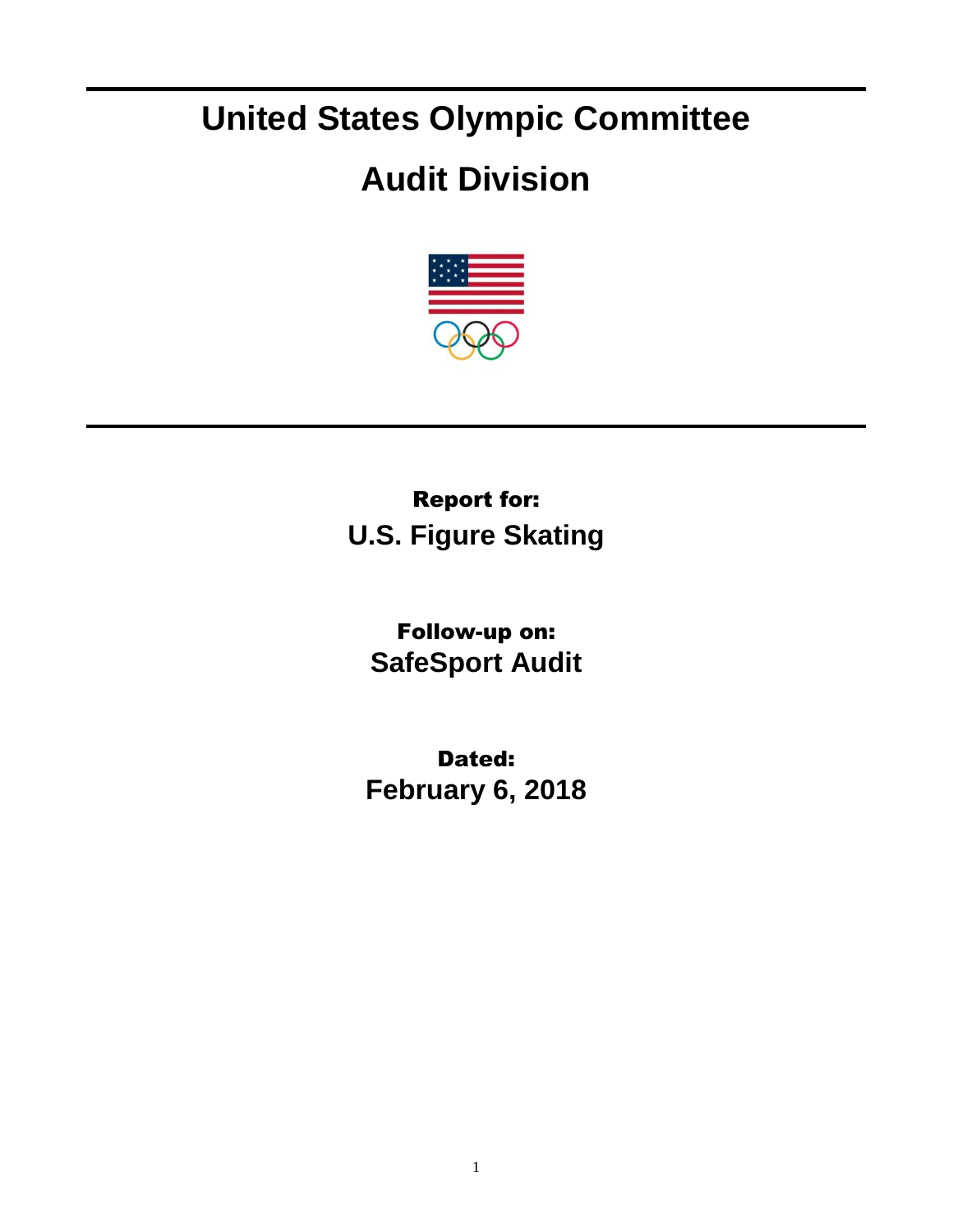UNITED STATES OLYMPIC COMMITTEE 1 Olympic Plaza Colorado Springs, CO 80909



February 6, 2018

David Raith Executive Director U.S. Figure Skating

Dear David,

During the second and third quarter of 2017, Baker Tilly Virchow Krause (Baker Tilly) performed a SafeSport audit of U.S. Figure Skating (Figure Skating). The purpose of the follow-up review is to report on the status of recommendations from the SafeSport audit of Figure Skating dated October 2017. Our methodology was limited to communication with Figure Skating and a review of various policies provided by the organization. The Audit Division did not perform additional audit work to verify action was taken. However, SafeSport will be tested during the routine audit process going forward.

The review found that both recommendations were implemented and are considered closed. Figure Skating was prompt to implement the two recommendations in the SafeSport audit.

Ellen A Sent

We thank you and your staff for assisting in the follow-up review.

Sincerely,

Julit Julle

Bridget Toelle, CPA, CIA Ellen Senf Senior Director, Audit Staff Auditor

cc: Scott Blackmun Sam Auxier Gary Johansen John Anderson Chris McCleary

Rick Adams Susi Wehrli McLaughlin